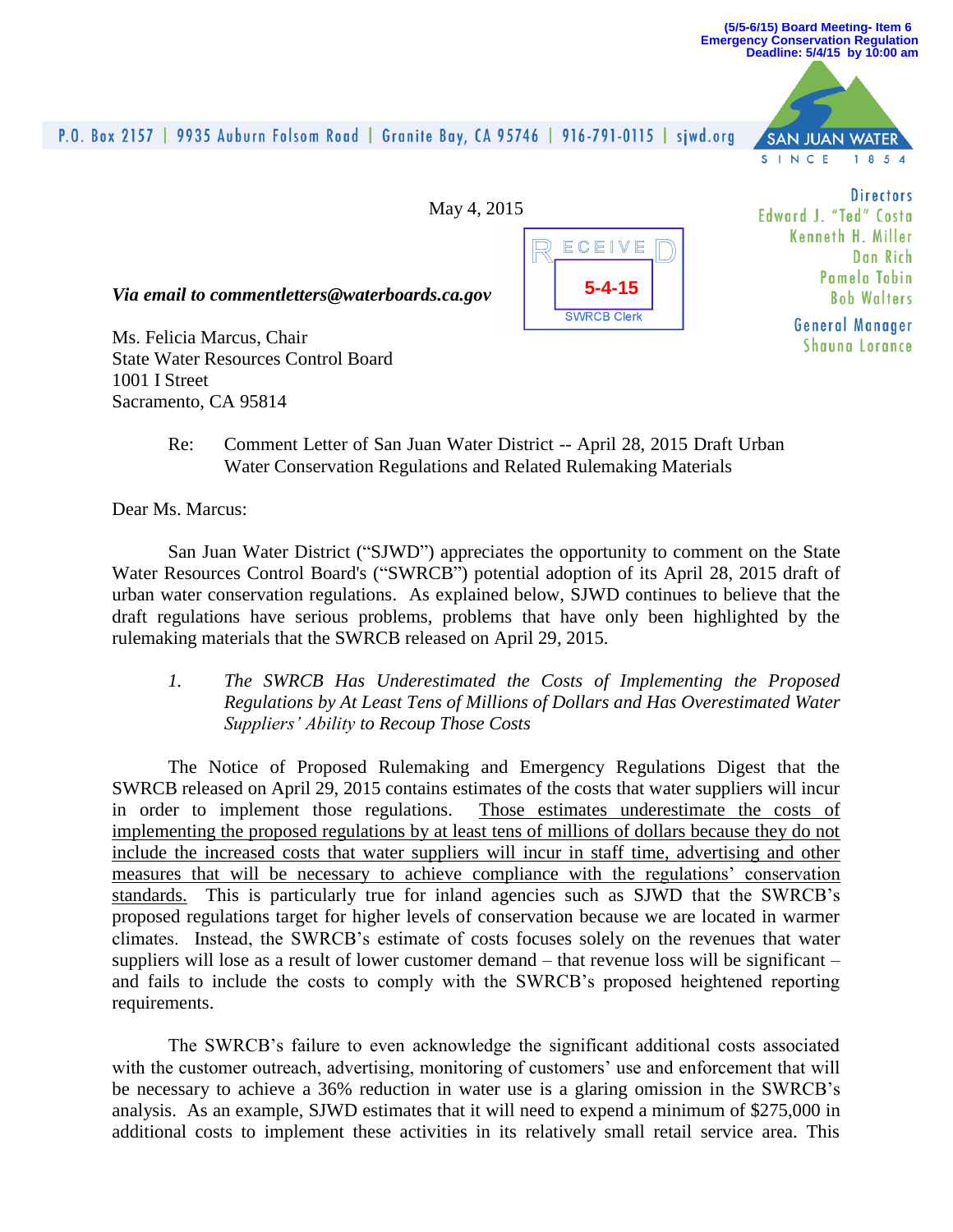Ms. Felicia Marcus May 4, 2015 Page 2

estimate assumes that SJWD will be able to achieve the required 36% savings through customer messaging and education alone. When similar amounts are multiplied across the 441 agencies that would be subject to the proposed regulations, it is clear that the SWRCB has underestimated the costs of implementing those regulations by at least tens of millions, if not hundreds of millions, of dollars.

The SWRCB's April 29, 2015 documents then compound this problem by overstating water suppliers' ability to recoup the additional costs that the proposed regulations would compel them to incur. Those documents appear to assume that water suppliers simply would be able to raise their rates to recoup whatever costs the proposed regulations would force them to incur. The SWRCB cannot wish away Proposition 218, which is a constitutional provision enacted by the People. The SWRCB's statement ignores the reality that public agencies must perform rate studies, issue notice that provide at least 45 days for customers to object to a proposed increase, and that a hearing must be held before a proposed rate increase can be developed. All of this requires the expenditure of additional resources. And there is no guarantee that an increase can be imposed because a majority of ratepayers can protest and thereby reject an increase.

In addition, the Fourth District Court of Appeal's April 20, 2015 decision in *Capistrano Taxpayers Association v. City of San Juan Capistrano* indicates that Proposition 218 does not allow public water suppliers to simply impose tiered water rates at a level that will drive their customers to achieve higher levels of conservation. Rather, Proposition 218 requires that tiered rates be tied to the costs of service. In light of the *San Juan Capistrano* decision, it is at best uncertain whether public water suppliers are simply free to pass on to their customers the costs of complying with state conservation mandates that not only are not tied to the costs of any particular water supply, but in fact mandate that those suppliers not use supplies that are available to them. In SJWD case, for example, the costs of its sources of water supply are relatively similar making it difficult to create legally valid rate tiers with sufficient cost differentials to encourage conservation.

The SWRCB's analysis of the costs associated with the proposed regulations contains numerous flaws and ignores crucial information of a constitutional dimension. As a result, it would be arbitrary and capricious for the SWRCB to adopt the proposed regulations based on that financial analysis.

## *2. The SWRCB's Rationale for Its Proposed Conservation Tiers Is Arbitrary and Capricious Because It Relies on Warm-Weather Water Use to Justify Year-Round Regulations*

Page 2 of the SWRCB's April 28, 2015 fact sheet noticing its proposed emergency regulations ("Fact Sheet") states the following rationale for putting inland water suppliers into the higher conservation tiers:

Everyone must do more, but the greatest opportunities to meet the statewide 25% conservation standard exist in those areas with higher water use. Often, but not always, these water suppliers are located in areas where the majority of the water use is directed at outdoor irrigation due to lot size, climate and other factors. As temperatures are forecast to climb to above average for the summer months, it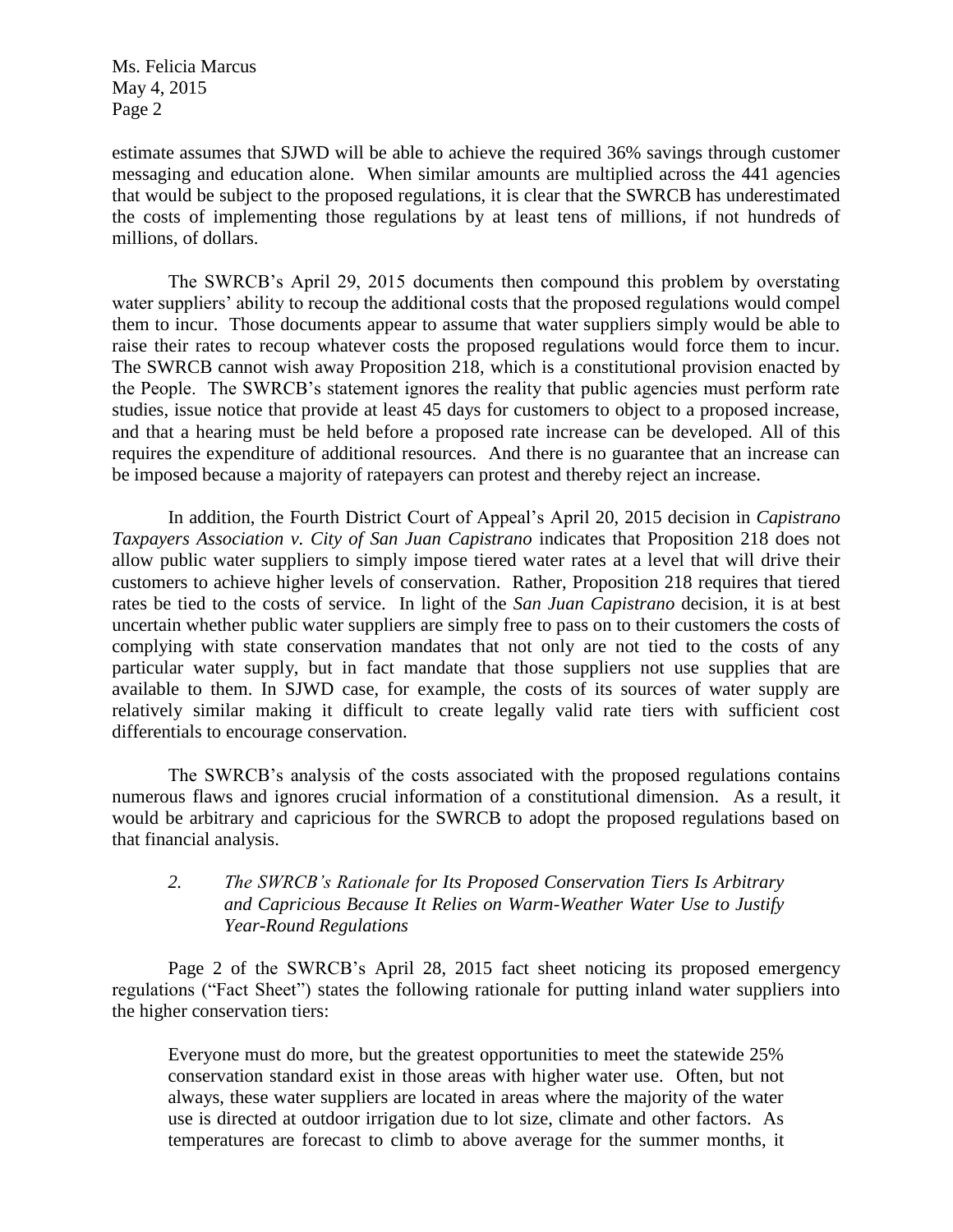will become even more important to take aggressive actions to reduce outdoor water use. The emergency regulation establishes tiers of required water reductions that emphasize the opportunities to reduce outdoor water use.

Despite focusing solely on outdoor water use as the primary basis for the proposed regulations' tiers that would impose much more significant burdens on inland water suppliers, the regulations themselves would apply for the entire 270-day duration of the regulations, which would extend until February 2016. In other words, the SWRCB has stated no justification at all for imposing much higher conservation burdens on inland water agencies during at least the three months from November 2015 to February 2016 when outdoor water use generally is low and an Agency like SJWD would be required to make its customers reduce their indoor water use by as much as 36%.

In addition, on page 5 of the Fact Sheet, the SWRCB states that, "It will be very important as these provisions are implemented to ensure that existing trees remain healthy and do not present a public safety hazard." Yet, the SWRCB has made no attempt to determine what amount of water might be required in each climate region to meet this tree health requirement Further, there is nothing in the record to indicate why the SWRCB has preferred only trees and not all permanent plantings, which also require some watering for long-term sustainability. Finally, the SWRCB ignores water uses such as food gardens that might have economic and sustainability impacts.

For the above reasons, it would be arbitrary and capricious for the SWRCB to adopt regulations because the stated rationale for the proposed water use reductions does not even apply through the entire period that the regulations would apply, is contradictory, and lacks any individualized analysis of the impacts of the proposed regulations on the regulated water suppliers and communities that they serve. The only basis for finding any waste or unreasonable use stated in the SWRCB's record appears to be the Fact Sheet's statement that it is possible to get more use reductions through reductions in outdoor use in hotter areas. But the constitutional rule set forth in Article X, section 2 of the California Constitution does not allow the state to discriminate in such a manner, particularly on so slim and contradictory a record.

# *3. The SWRCB's Statements that the Proposed Regulations Would Safeguard and Maintain Urban Water Supplies Do Not Reflect Actual Water Management Practices*

The SWRCB's Notice of Proposed Rulemaking and Emergency Regulations Digest state that the proposed regulations would "safeguard" and "maintain" urban water supplies. These statements simply do not reflect the reality of water management. While long-term conservation programs can effectively "safeguard" a water supplier's supplies by reducing overall demand so that those supplies can stretch farther, short-term conservation programs such as those that the proposed regulations would require water suppliers to implement generally do not save water supplies for later use. Water suppliers that depend on direct diversions of water obviously cannot recapture the water to which they have rights, but that would flow past them unused while the regulations are in effect. Water suppliers that depend on reservoir storage generally will not be able to hold the water in that storage while the regulations apply because most reservoirs are controlled by the Central Valley Project ("CVP") and the State Water Project, which will